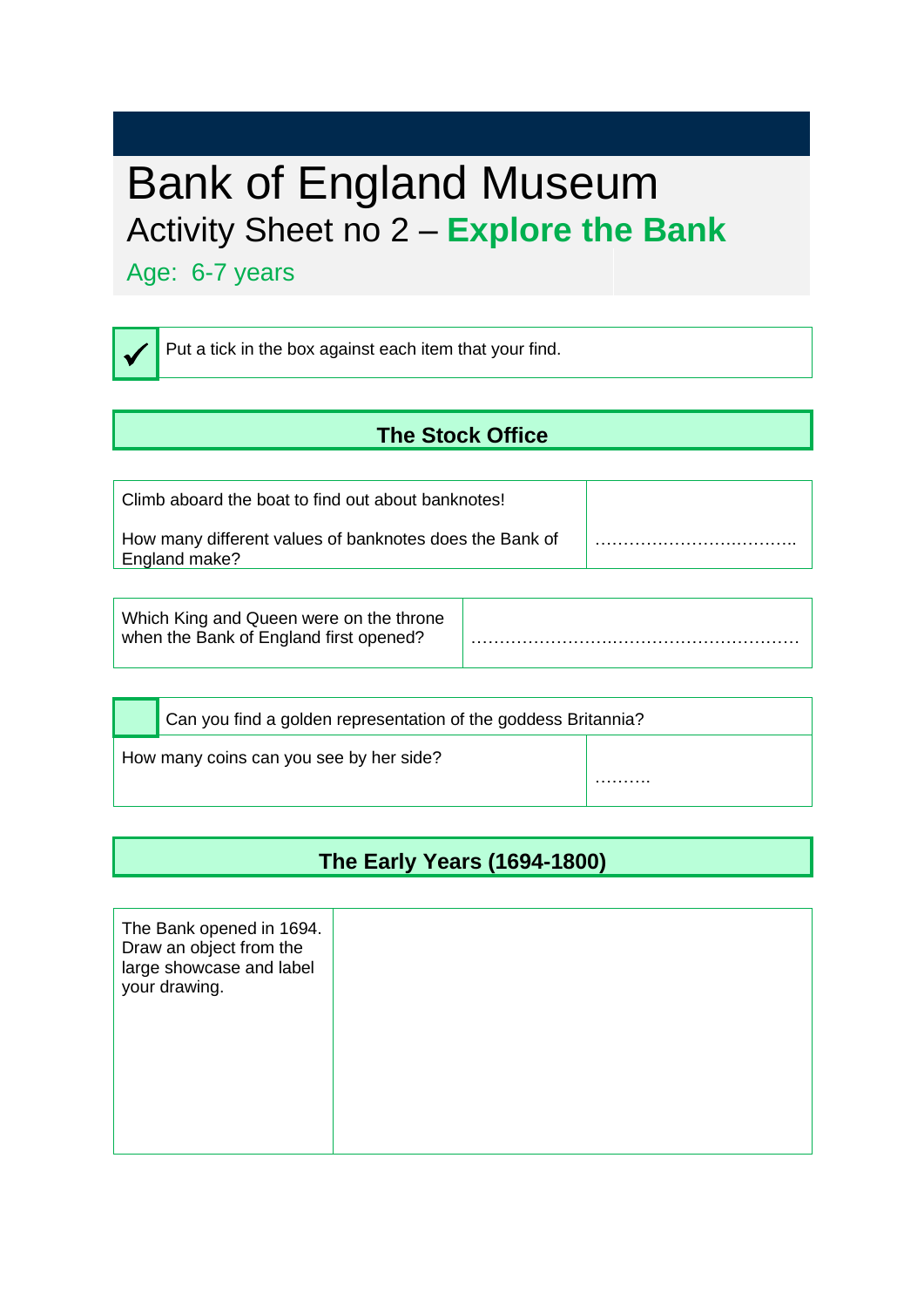| Find the oldest piece of furniture in the Bank.<br>What is it?<br>What do you think would have been stored in it? |  |
|-------------------------------------------------------------------------------------------------------------------|--|
|                                                                                                                   |  |
| Good handwriting was an important skill for                                                                       |  |

| <u>sood nanamining</u> mad an important often for<br>bank clerks in the 1700s.                                                  |
|---------------------------------------------------------------------------------------------------------------------------------|
| You can see many examples of their work<br>here. Can you write your name, in one of<br>the styles of writing shown in the room? |

## **The Rotunda (1800-1946)**

|  |  |  | The author of 'The Wind in the Willows', Kenneth Grahame, once worked at the Bank. |  |  |
|--|--|--|------------------------------------------------------------------------------------|--|--|
|  |  |  |                                                                                    |  |  |
|  |  |  |                                                                                    |  |  |

Can you find two characters from his book?

Draw and/or name them.

Can you find a real gold bar?

| How much does it weigh? |   |
|-------------------------|---|
|                         | . |